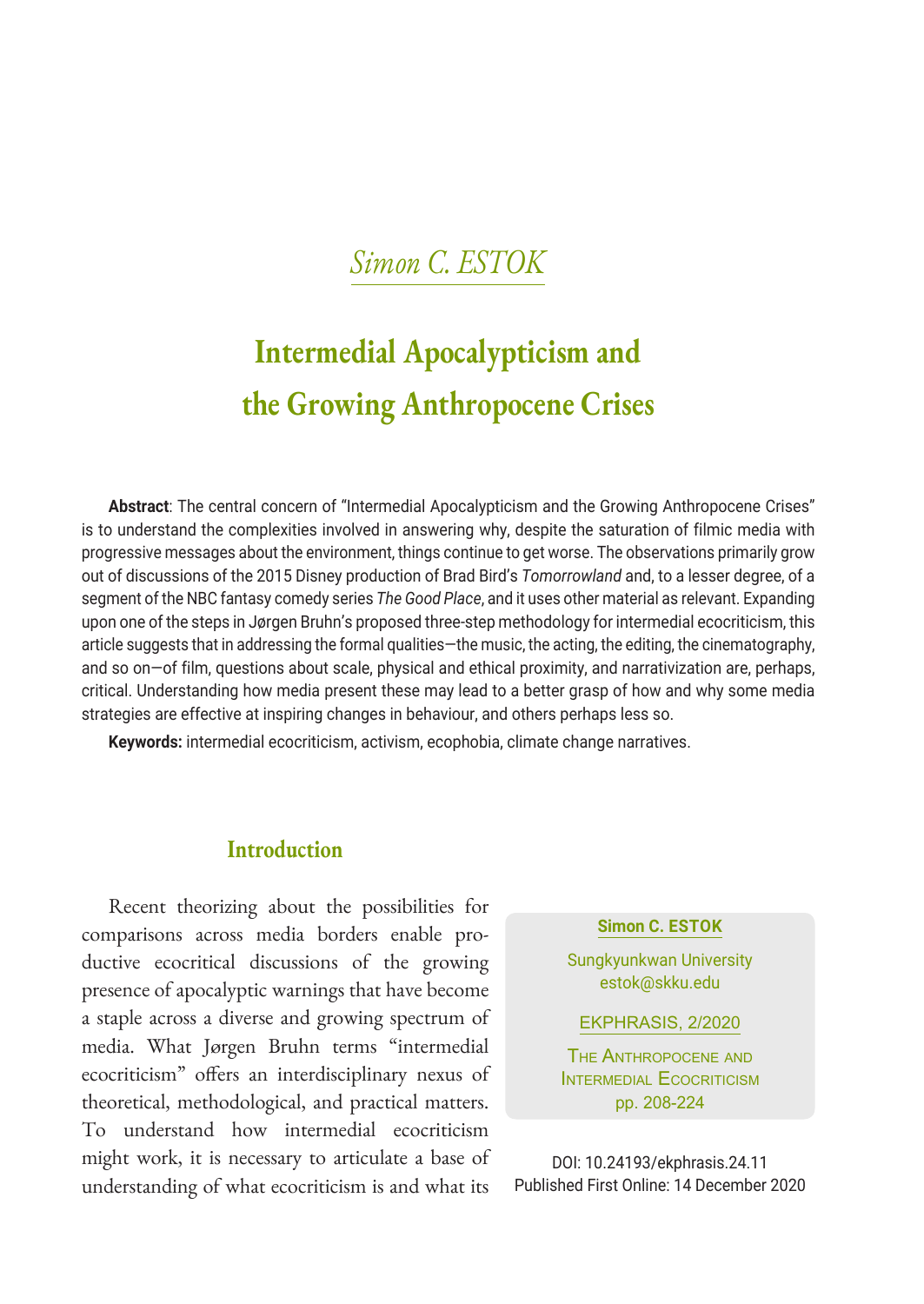visions are as well as what the goals and objects of intermedial studies are. A methodology for the fusion of these two fields—intermedial ecocriticism—might begin with Bruhn's proposed three steps, each of which perhaps need to be expanded. In this article, I will expand on one of those steps and will briefly apply the methodology in order to come toward an understanding of the potentials and limitations of filmic media with regard to the increasing climate change content within filmic media. Indeed, the popular consciousness is more full of climate change data than ever before, yet the practices that promote climate change are, paradoxically, also accelerating at seemingly exponential rates. While I will anchor my discussions here primarily on the 2015 Disney production of Brad Bird's *Tomorrowland* and, to a lesser degree, on a segment of the NBC fantasy comedy series *The Good Place*, I will also bring into discussion other material as relevant toward the end of this article. The goal here is to understand why, despite the saturation of filmic media with progressive messages about the environment, things continue to get worse. A methodology for producing analyses across the borders of diverse media, however, is very far from simple, and examining the formal qualities of different media themselves and how they interact is absolutely critical in understanding the effectiveness of these media in their translation of data across media borders.

## **Ecocriticism and Intermedial Studies**

To start with, then, it is useful to have some definitional matters about ecocriticism and intermedial studies addressed at the outset. By its nature, ecocriticism is a transdisciplinary, praxis-oriented critical and analytical approach to cultural products. It is driven by a conviction that anthropogenic derogations of the environment have reached critical levels and that change is needed. It has, at times, shunned theorization and to this day lacks a definitive methodology. Intermedial studies, on the other hand, is of a more theoretical and methodological flavor. It is, like ecocriticism, a nascent and developing field. Lars Elleström has been at the forefront of defining it: "The phenomenon whereby the properties of all media partly intersect and the study of this same phenomenon," he argues, "are called intermediality" (Elleström 4). The language of ecocriticism and intermedial studies are obviously different, particular to their respective subjects. Intermedial scholars have their own term for what I, trained as an ecocritic, a few lines above called "cultural products," and although it is an imperfect and complicated signifier, "media" is the term intermedial scholars use. Intermedial ecocriticism is a meeting of Intermedial Studies and ecocriticism. It is the brainchild of Jørgen Bruhn, who defines it according to its focus and promise: "Intermedial Ecocriticism is the conviction that the ecological crisis is not a problem or a condition restricted to investigations in the natural sciences, or that possible solutions to the crisis can be reduced to technological solutions. The humanities need to play a role in the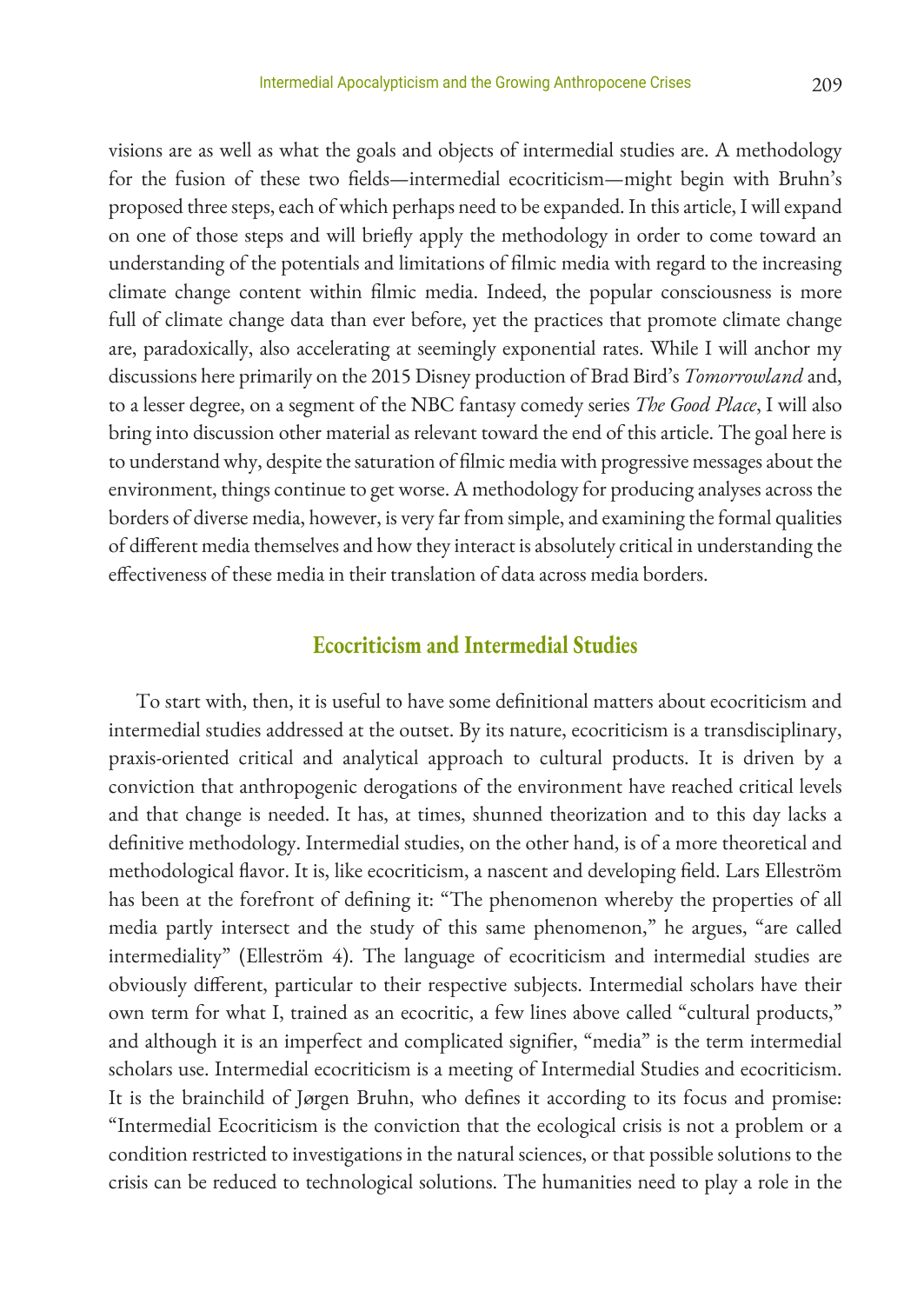question" ("Towards an Intermedial Ecocriticism" 119). Indeed, Intermedial Ecocriticism may help us to understand why Anthropocene crises are growing exponentially rather than diminishing, as the warnings grow more numerous across various media.

Methodologically, Intermedial Ecocriticism must satisfy the particularities of different media across media borders without crude reductivism or a dogmatic and colonizing conceit. Bruhn's three step methodology is worth quoting in full here. Bruhn describes three consecutive steps:

in the first, descriptive step, the main aim is to define and analytically describe the fundamental features of the media type in general and the media product in particular. In the second step, after having established the basic features, the aim is to specify, by way of an analysis and interpretation, the exact ways in which the affordances of the media product enable or disable specific aspects that are to be represented. In the third and final step, the results of the analysis can be compared to the analysis of one or more media products. ("Towards an Intermedial Ecocriticism" 127)

Bruhn goes on to expand on each of these three steps. It is step two, however, on which I will narrow in to suggest that in this step, a methodology for an Intermedial Ecocriticism must address at least the following four issues in subheadings below (and these are not necessarily separate functions/modalities):

- 1. how various media calibrate scale (slow violence, hyperobjects, Anthropocene, and so on);
- 2. how various media image physical proximity of represented object to audience (who *really* cares about polar bears anyway, and why?);
- 3. how various media intermediate ethical proximities of represented objects to audiences (meat is murder);
- 4. the degree to which various media narrativize data (which is really a similar question to the one Bruhn addresses<sup>1</sup>). Matters relevant here include:
	- a. strategies of representation—things such as personification, psychologizing (giving data human desires and emotions), demonizing (creating antagonists out of nature), and how various media imagine the relations between human and nonhuman agencies (the relationship between people and the environment): e.g., ecophobic2 (human as victim to antagonistic nature, often gendered), biophilic (nature as beautiful and worth preserving—stewardship position), ecosystemic (human suffering as part of a larger body of suffering within an ecosystem of loss), and so on.
	- b. exposure—how is the data represented, over-exposed, and commercialized to the point of saturation, and how does this create numbness and boredom and influence the production of knowledge itself?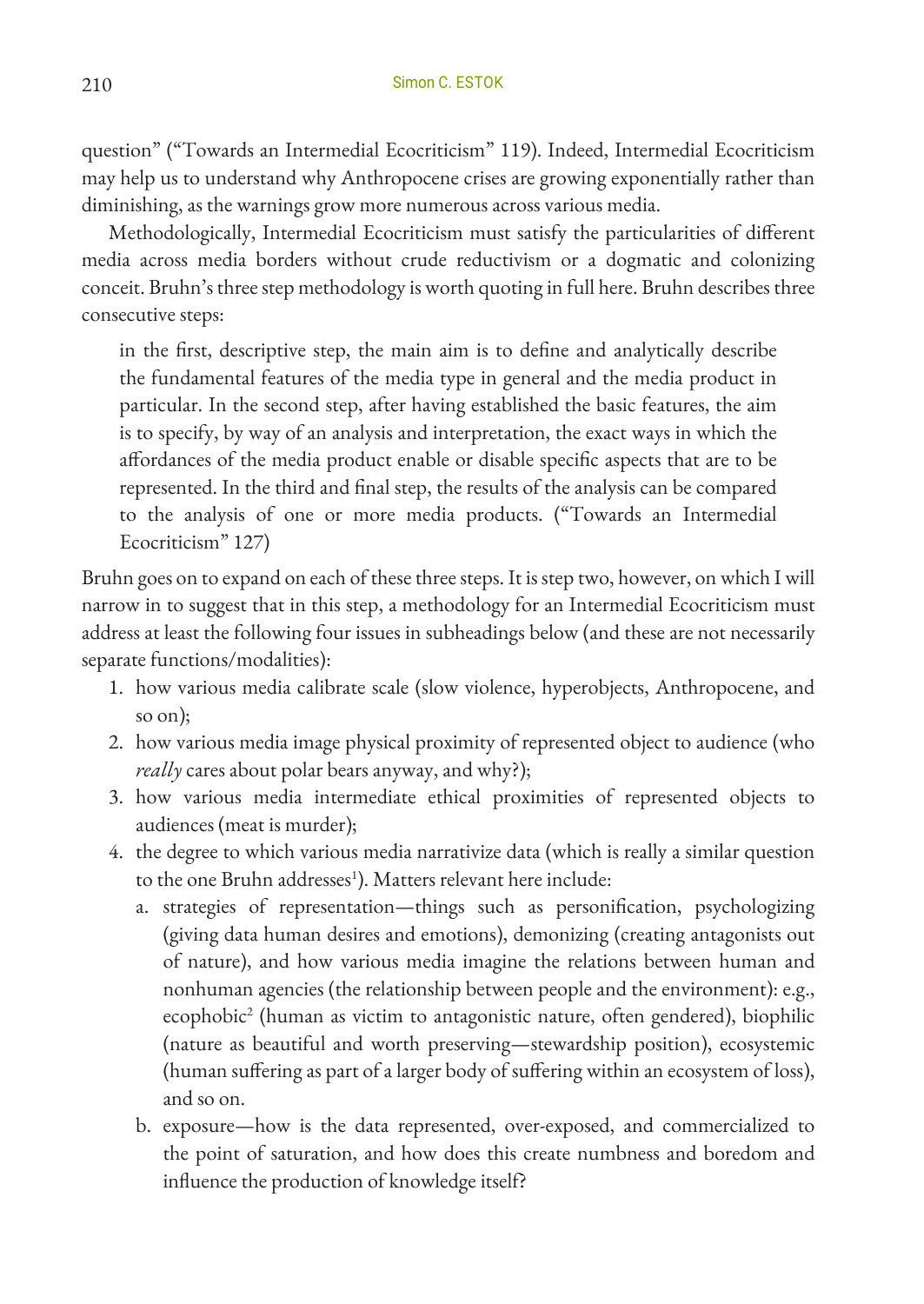- c. destabilization of generic categories of the media themselves, with factual accounts melding into fiction, and vice versa.
- d. medial complicities in ecophobia: the degree to which media carry across ethical positions that aid and abet ecophobic positions.

But these, obviously, do not function uniformly across media. Indeed, the core of my thesis is here, with the matter of proximity, which explains why the translation of scientific and philosophical data across media borders, though compelling in their force when expressed, for instance, in filmic media, end up having very little demonstrable effect on how people actually live their lives. So, while I will discuss scale, proximity (physical and ethical), and narrative issues, it is really the matter of proximity (and how it is that different media function based on presumptive proximal relations) that seems to be key to questions about audience engagement. An intermedial ecocritical analysis (step two of Bruhn's proposed methodology, with my four subset issues) of the *Tomorrowland* and *The Good Place* snippets can productively expose why these films produce little demonstrable motivation for changes of behavior.

## **1. How various media calibrate scale**

In terms of their calibration of scale, my filmic samples—one, a Walt Disney Production with an estimated \$190 million (US) budget; the other, an episode of *The Good Place*, an NBC Television fantasy comedy series—establish a grandness that puts the topic well into the shadows of comprehensibility.<sup>3</sup> In translating the mega issues of popular science (and who *hasn't* heard of or *doesn't* know about the disappearance of bees, butterflies, and glaciers anyway?), the formal qualities of each of these media bear importantly on how media calibrate scale. While the question of representing the vast scales of climate issues have been problematical for literature,<sup>4</sup> filmic media have the important formal capacity of achieving what Jan-Christopher Horak has described as "an expansion of human vision, a means of entering a world that was invisible to the human eye, an extension of the physical body of the subject" (459) that brings the object closer to our perceptions. This is evident most clearly in the speeded-up effects of massive flooding, for instance, in Roland Emmerich's *2012* and the radical "climate change" in his *The Day After Tomorrow*, neither of which are plausible in terms of the temporality of their development but nevertheless offer stunning visuals. These visuals are persuasive insofar as they seem to present physical, concrete evidence for the eye of the thing represented. In *Tomorrowland*, the startling visuals of a clean and efficient future world are a sharp visceral contrast to the narrative that the film employs—a narrative that mediates scientific data but in a way that is ineffective. To unpack some of this, a piece of dialogue spoken by Governor David Nix, a character in the film *Tomorrowland* proffers useful analytical insights.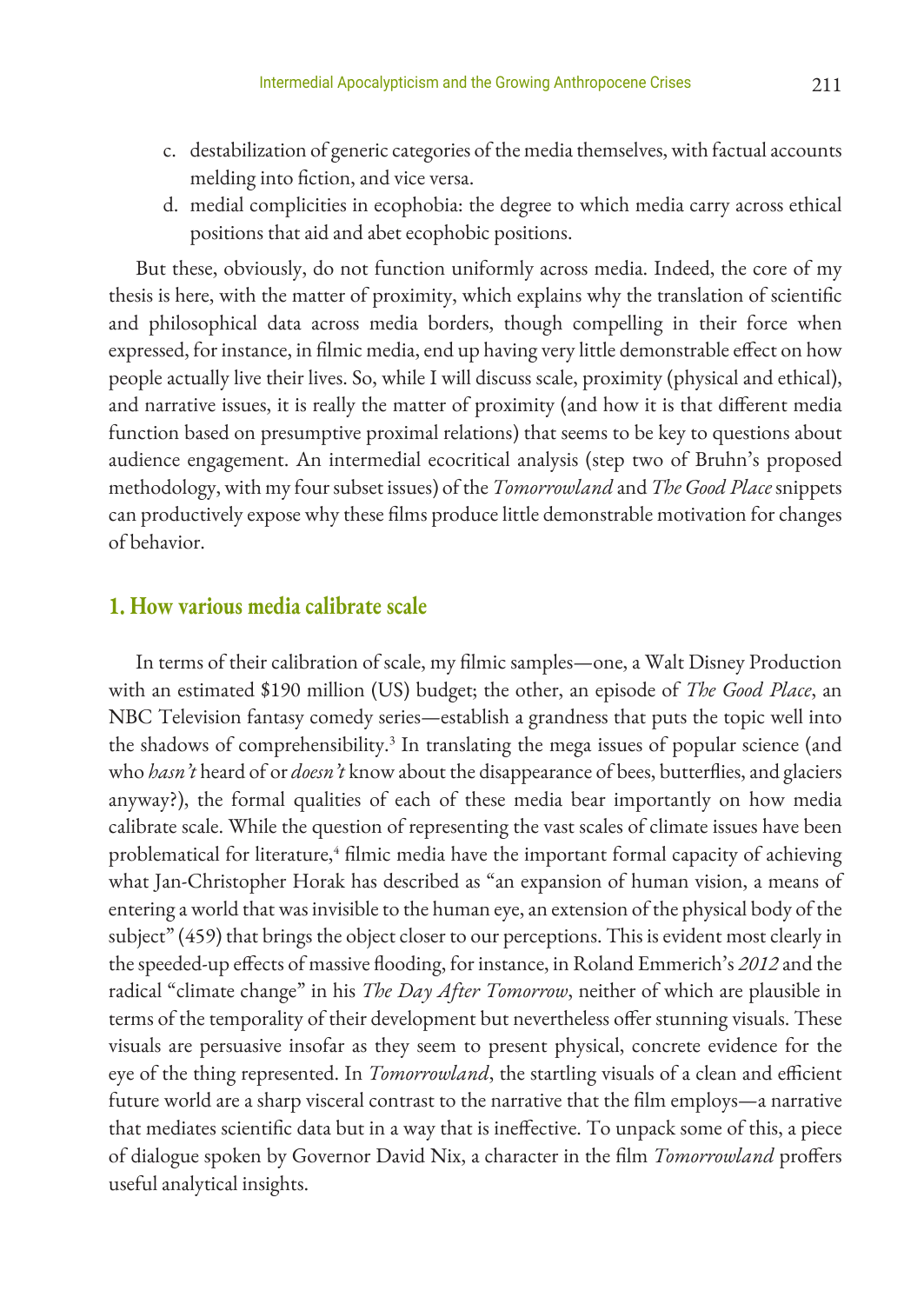It is worthwhile first digressing a bit here to explain what I did in the oral version of this article, delivered as a keynote talk at the *Intermedial Ecocriticism: The Anthropocene Condition Across Media and the Arts* conference at Babeș-Bolyai University in August 2019. I explained that the vision of our climate-induced imminent doom is a real media phenomenon, and then I read the following script, initially pretending that it was part of my own academic talk:

How do you think this vision was received, how do you think people responded to the prospect of imminent doom? They gobbled it up... like a chocolate eclair! They didn't fear their demise, they repackaged it  $-$  it can be enjoyed as video games, as TV shows, books, movies, the entire world wholeheartedly embraced the apocalypse, and sprinted toward it with gleeful abandon. Meanwhile, your Earth was crumbling all around you. You've got simultaneous epidemics of obesity and starvation. Explain that one. Bees and butterflies start to disappear, the glaciers melt, the algae blooms. All around you the coal mine canaries are dropping dead and you won't take the hint! In every moment there's a possibility of a better future, but you people won't believe it. And because you won't believe it you won't do what is necessary to make it a reality. So you dwell on this oh terrible future. You resign yourselves to it. For one reason — because that future doesn't ask anything of you, today. So, yes, you saw the iceberg, warned the Titanic, but you all just steered for it anyway, full steam ahead. Why? Because you want to sink.

Without pause, I continued on the Titanic motif as follows: "The Titanic is sinking, and they're writing a strongly-worded letter to the iceberg. How much more evidence do they need?" It was nerve-wracking to use such direct, second-person comments to a live audience, so I quickly identified the two quotations and their sources.<sup>5</sup> I had made my point: the function and effect of these seemingly compelling and powerful words really depends on how they are mediated—their medium of delivery, in other words. The keynote was, as this article is, driven by the recognition and frustration that despite the growing popular consciousness of and mass media representations about environmental issues, the most obvious changes are simply not happening (and when they are, the wrong reasons are often the drivers).<sup>6</sup>

The two filmic snippets are revealing. Something different happens with different media. Spoken by a professor during a keynote, the words have some rhetorical force. Same words even better performed—but in a film somehow lack the commitment, the force, and the affective purchase. Saturating diverse media with eco-messages isn't going to be enough, so we needn't sit paralyzed in the headlights of self-reflexivity, wondering at our inertia and indolence. We may agree in righteous indignation that future generations will look back at this Age of Stupid<sup>7</sup> and wonder why we didn't do more, but let's face it: entertainment isn't activism. The clichés of Governor Nix from *Tomorrowland* and Michael from *The Good*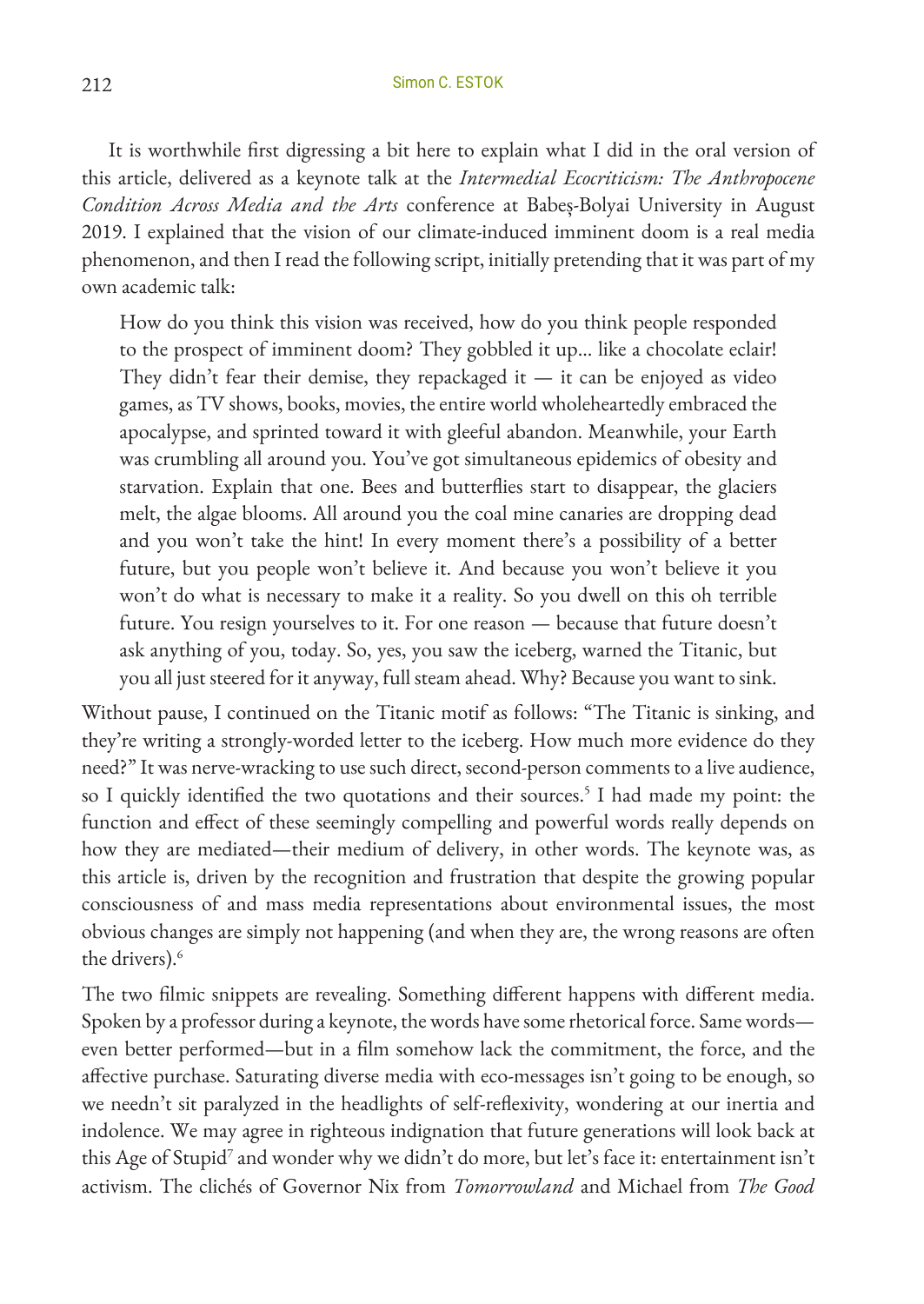*Place* validate rather than diminish the ungraspable scale of the issues they describe. The audience has heard these things that have become clichés—and clichés are not effective at producing change. In terms of a visceral response, perhaps the best that we can hope for from these snippets is a groan. But these narratives are a part of a larger production on screen that is quite unlike a conference talk, and because of other formal devices that work much better at calibrating scale, narrativizing science clearly involves many strategies.

The acting and the mise en scène themselves are powerful counterbalances, as it were, to the rather ineffective dialogue. The dialogue by Nix is accompanied by a sad score playing mournfully in the background, while Hugh Laurie delivers the clichés with exasperation and a sense of utter frustration at the very obviousness of the message he offers. The effect of this is to powerfully counterbalance what would otherwise be simply clichés. The dramatic visuals and the jumpings back and forth from a dismal present to a clean and bright future also affectively counterbalances the dialogue. The question, then, becomes one about whether these formal qualities—the music, the acting, the editing, the cinematography, and so on—are enough to convey the scale of climate change sufficiently to allow the emotional and intellectual proximity that would evoke solution-oriented responses.

## **2. How various media represent physical proximity**

Lacking concrete description of precisely *how* it is that the audience can grasp the issue in a manner sufficiently concrete to establish the kind of personal involvement that results in action, *Tomorrowland* and *The Good Place* distance the subject, rather than offer a sense of physical proximity. Representing physical proximity is important in motivating action. News coverage of twin towers collapsing as a result of terrorist attacks on New York produces a very different visceral response for those living in Manhattan than for those living in, say, Whitehorse or Cape Town. *Tomorrowland*'s Nix mentions the paradox of obesity and starvation, and the implied meaning is that there are production and distribution problems rife in the industrial food system; yet, these are not specified and are not clear. Mention of obesity might hit a personal register for some, but it does not do so in a way that leads to or gestures towards a cause or a solution. Similarly, Nix's mentioning of the growing absence of bees, butterflies, and glaciers simply fails to register meaningfully. Most of the audience has never seen a disappearing glacier (except mediated through photographs, TV, and film), and most of the audience probably does not take much notice of bees (until stung) or butterflies. Lack of physical proximity engenders lack of ethical proximity.

The emotional proximity—the exasperation of Nix and Michael—is insufficient to move, and without intending to be a media snob, I do think that it is fair to say that this material simply lacks the visceral *gravitas* of, say, Gustav Flaubert, Fyodor Dostoevsky, or Toni Morrison. One might argue that because *The Good Place* is comedy, one can hardly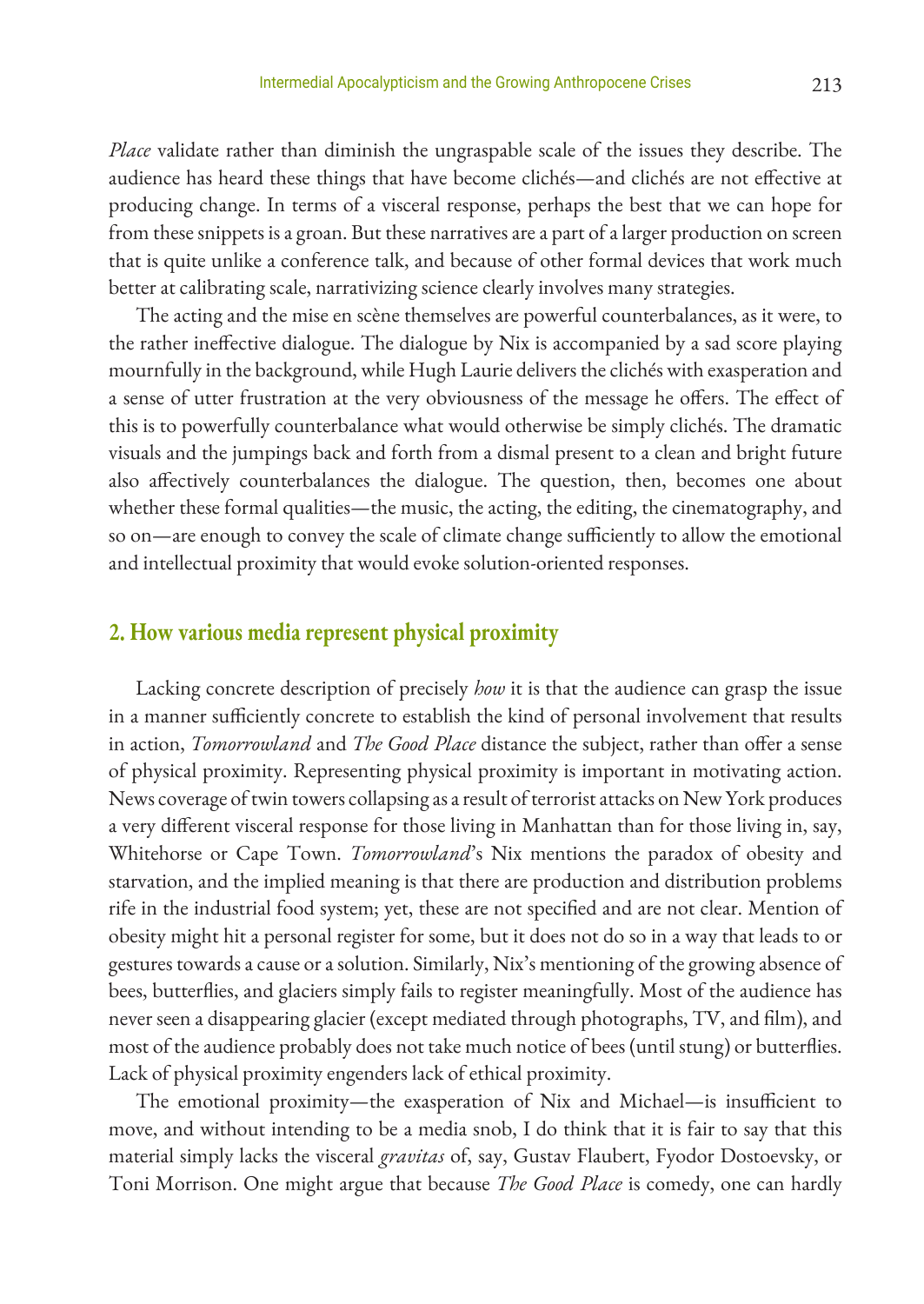expect *gravitas*. Yet, the 2008 Disney-Pixar *WALL-E*, also a comedy, manages, as Alexa Weik von Mossner explains, to "secure the emotional engagement of the audience and provide the much-needed comic relief in the face of global environmental disaster" ("Love in the Times of Ecocide" 165). It is not only the unlikely love story of *WALL-E* but the mise en scène and the proliferation of contemporary images in their 800-year trajectory in particular that bring this film into considerable proximity—enough, perhaps, to encourage mindfulness of polluting behaviors. And while *WALL-E* avoids the intermedial insertions of narrativized science and does not seek on any level to make those complex issues graspable intellectually, it does bring matters within affective grasp.

## **3. Intermediating ethics**

Making hard science graspable involves not only describing the issues in sufficiently comprehensible lay terms but also in terms that have sufficient physical proximity to enable a sense of ethical proximity and connection. In the case of *Tomorrowland* and *The Good Place*, Marshall McLuhan's theory that "the medium is the message" bears revisiting. Many media *may* help prompt people into action, but whether they do so or not is largely dependent on their form or type. For McLuhan, "it is the medium that shapes and controls the scale and form of human association and action," and he fears that the "'content' of any medium blinds us to the character of the medium" (*Understanding Media* 9). The character of *Tomorrowland* (or any film), *regardless of content*, is different than the same character in a painting, a Tweet, a video game, or an academic talk. Traditional filmic media asks little of us except that we sit quietly in a darkened theater and watch—certainly a more passive role than playing a video game, listening to an academic talk, or reading a book. There are two issues that immediately arise from McLuhan's theory. One is that, according to him, content has no bearing on shaping the forms of our responses. The dichotomy between form and content that this entrenches is deeply problematical. Nevertheless, the form of the media is critical for understanding why, despite media saturations with eco-messages, things are continuing to worsen. The second big issue that arises from McLuhan has to do with the very question about what constitutes media itself. For McLuhan, a medium is any "extension of ourselves" (7) and a medium will introduce a "change of scale or pace or pattern... into human affairs" (8). Defining media in such a broad manner perhaps opens onto a wide set of problems, since virtually everything we produce—including pillows and pencils—might fall under the rubric. The common dictionary definition is sufficient for the purposes of this article, and the summary from the *Oxford English Dictionary* that Christina Ljungberg makes is as good as any: a medium is

a means by which something is expressed, communicated or achieved; a substance through which a force or other influence is transmitted; a form of storage for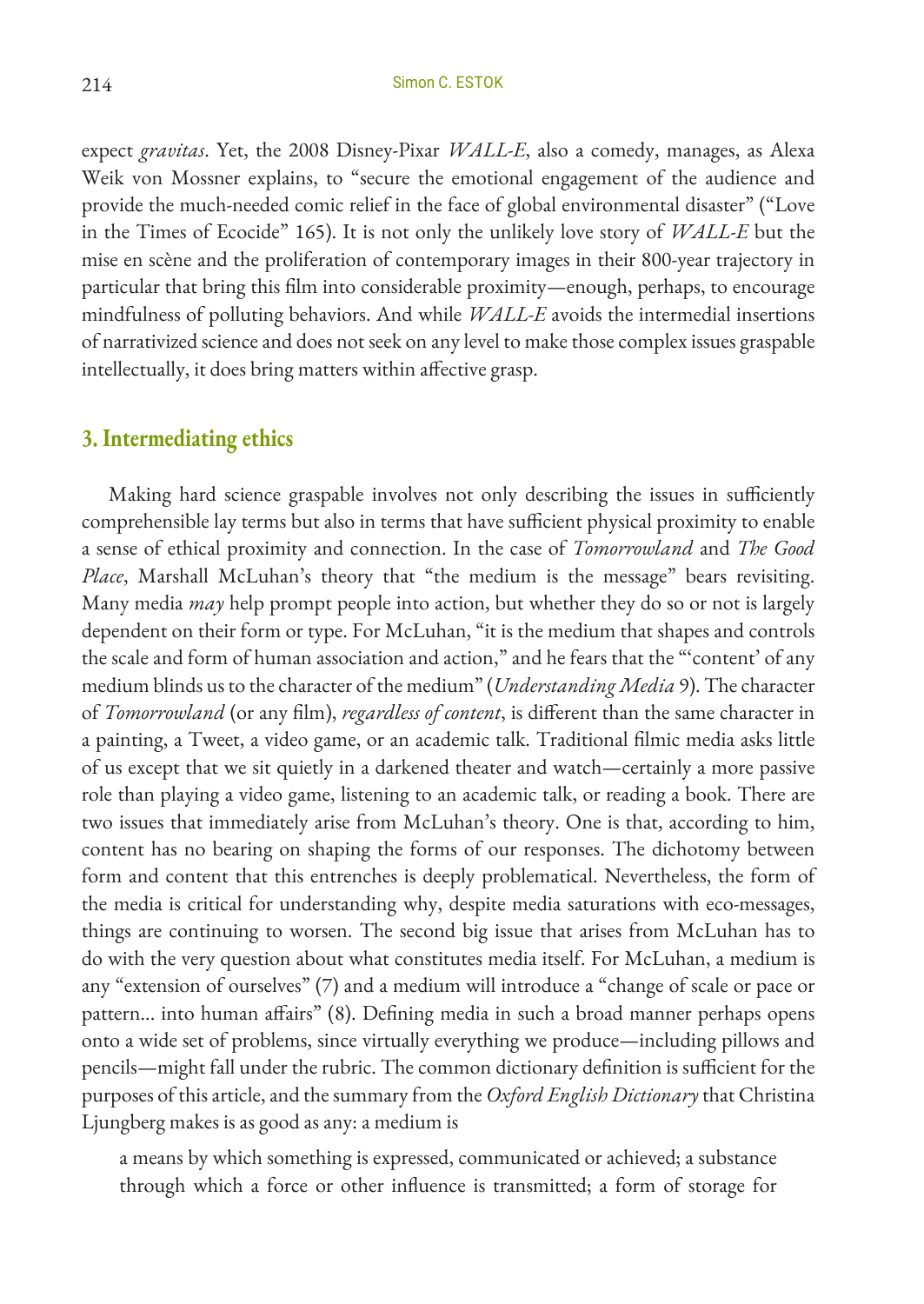computer software, such as magnetic tape or disks; a liquid with which pigments are mixed to make paint; with the plural 'mediums', a person claiming to be able to communicate between the dead and the living, that is, between our lived world and an imaginary one; or the middle state between two extremes. (Ljungberg  $83$ )<sup>8</sup>

More important for the purposes of this article, however, is a common and agreed understanding of the term "ecomedia." I use the term ecomedia in the broadest sense to include any media that deals with environmental issues, either implicitly or explicitly, and this includes a great variety of very different kinds of media: print media (books, magazines, newspapers), television, movies, video games, music, smart phones, various kinds of software, social media, the Internet, and others (see also Estok "Virtually There"). "Ecomedia studies," meanwhile, is best defined by Stephen Rust "as a historically situated, ideologically motivated, and ethically informed approach to the intersections, of media, society, *and* the environment" (87, *italics* in original). But ideologically motivated or not, the affect of a given eco-medium is critically influenced by the form of that medium. Watching a nondocumentary film such as *Tomorrowland* or even a semi-documentary film such as *The Age of Stupid*, an audience suspends engagement with the real world for the duration of the film and then returns to the garish light of reality from the darkened theater or room. It is like awakening and leaving the dreamworld behind. And it bears repeating that watching a film is more a passive activity than reading a book. It would be a mistake, however, to assume that the medium is the be-all-and-end-all here, since watching Al Gore's *An Inconvenient Truth* is no less a passive activity than watching *Tomorrowland*, to be sure, and it *did* "grab people in the gut" (Bruhn and Gjelsvik 123).<sup>9</sup>

## **4. Narrativizing Data**

## **a. Strategies of representation**

A fourth issue that must arise when we analyze and interpret media is about *how* a given media narrativizes data. There are many aspects to this topic. Children's stories can translate scientific data into kid-friendly personifications, as in the Dr. Seuss classic *The Lorax*. Hollywood films often translate hard scientific data through personifications that appeal to a large constituency—hence, the recurrence of images of a gendered antagonist (an angry and spiteful Mother Nature). The personification possibilities are endless. While analyzing the strategies of representation are surely important, it is quite beyond the practical scope of this article to offer such analyses, which could include discussions about psychologizing (giving data on human desires and emotions), demonizing (creating antagonists out of nature), and the imaging of relations between human and nonhuman agencies (the relationship between people and the environment). Among the types of relationships actually being represented,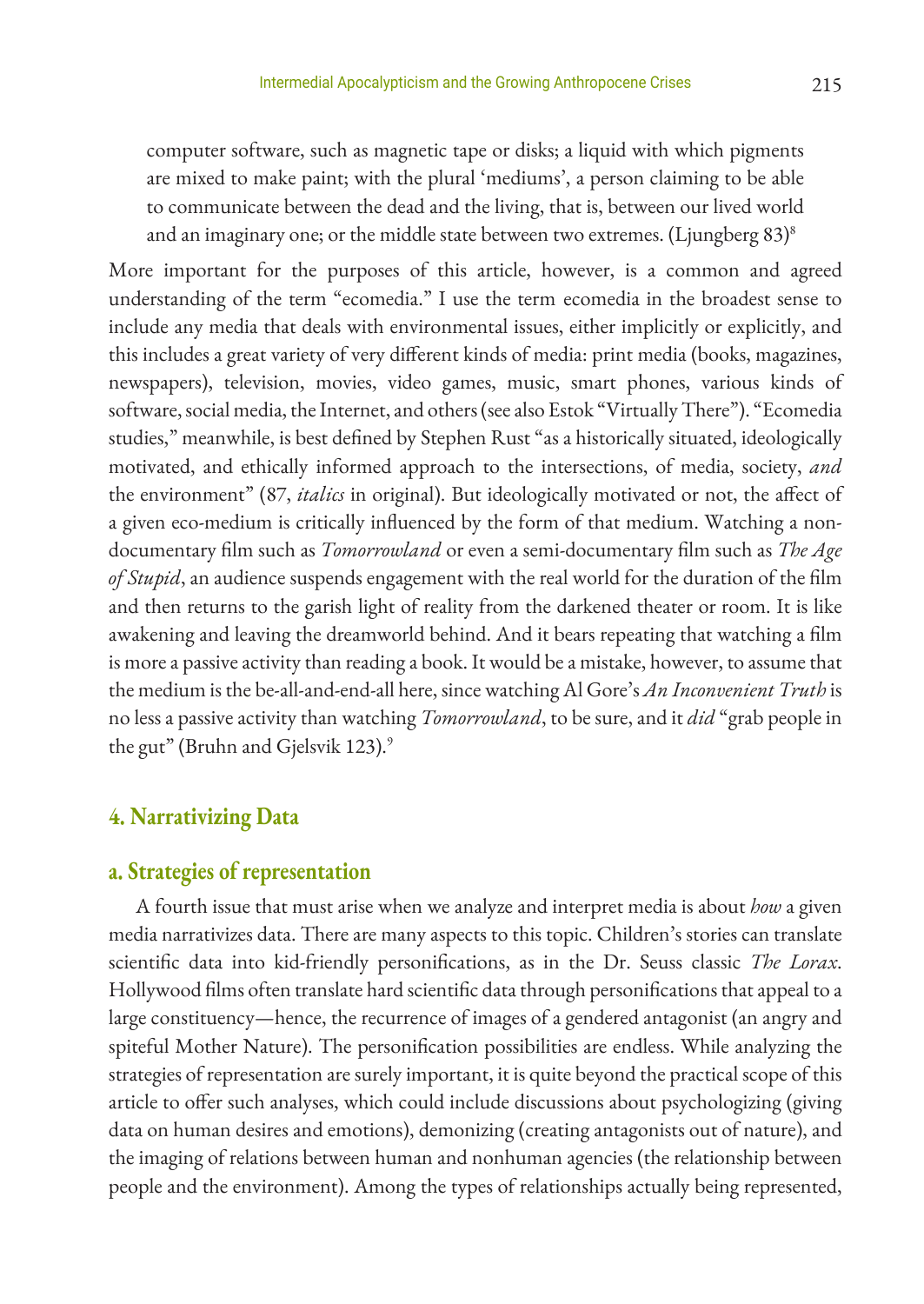too, there is a wide range of possibilities. The spectrum ranging from ecophobic (human as victim to antagonistic nature, often gendered) to biophilic (nature as a beautiful thing to be preserved—stewardship position) offers one set of possibilities. There are useful models that Clive Hamilton *et al.* discuss, such as the ecosystemic model, wherein human suffering is part of a larger body of suffering within an ecosystem of loss; the geological approach, which sees human relationships with the earth in the history of rock deposits; the "step change" approach "describes an even wider notion of human impact on the planet, including transformations of the landscape, urbanisation, species extinctions, resource extraction and waste dumping, as well as disruption to natural processes such as the nitrogen cycle" (Hamilton *et al.* 3). Art, broadly speaking, is important in representing data, hard scientific facts, and complicated theories that might otherwise be difficult to digest. Scott and Paul Slovic have described "the need for numerical information and the difficulty that the human mind has in attaching visceral, emotional meaning to numbers" (4). The main task from an intermedial perspective in narrativizing data is to make as much information accessible to the audience as possible—a difficult task when much of the data is expressed in the language of the professional fields that produced them. As Alison Hawthorne Deming explains, "Art is necessary because it gives us a new way of thinking and speaking, shows us what we are and what we have been blind to, and gives us new language and forms in which to see ourselves" (122). Using story in the service of communicating hard data has its own risks, both of "dumbing down" the material and trivializing it by over-exposure.

#### **b. Exposure**

For some time now we have seen the world in high resolution images which travel with inconceivable speed throughout many parts of the world. The sheer surfeit of information produces its own effects, and the "kicks just keep getting harder to find" (some readers may be old enough to remember the song from the *Paul Revere and the Raiders*). The speech by Governor David Nix about how "you people" aren't doing enough in the film *Tomorrowland* is, for all of its moving rhetoric about people not responding to the prospect of imminent doom, just another in a long line of counter-productive ecomedia narratives. Not only are they counter-productive, in the sense that they reproduce (and sell for profit) the ecophobia, heterosexism, and misogyny that got us into this mess; worse, they articulate the very thing, the humanistic narcissism, that will always prevent any change for the better, a narcissism of which the term "Anthropocene" freely indulges. If we really want ecomedia to encourage activist engagement, then we need to understand that part of the problem is that the "kicks just keep getting harder to find."

A month before I presented the oral version of this chapter in Romania, it was the 50<sup>th</sup> anniversary of Apollo 11 and the first moon landing. I was five, but I remember it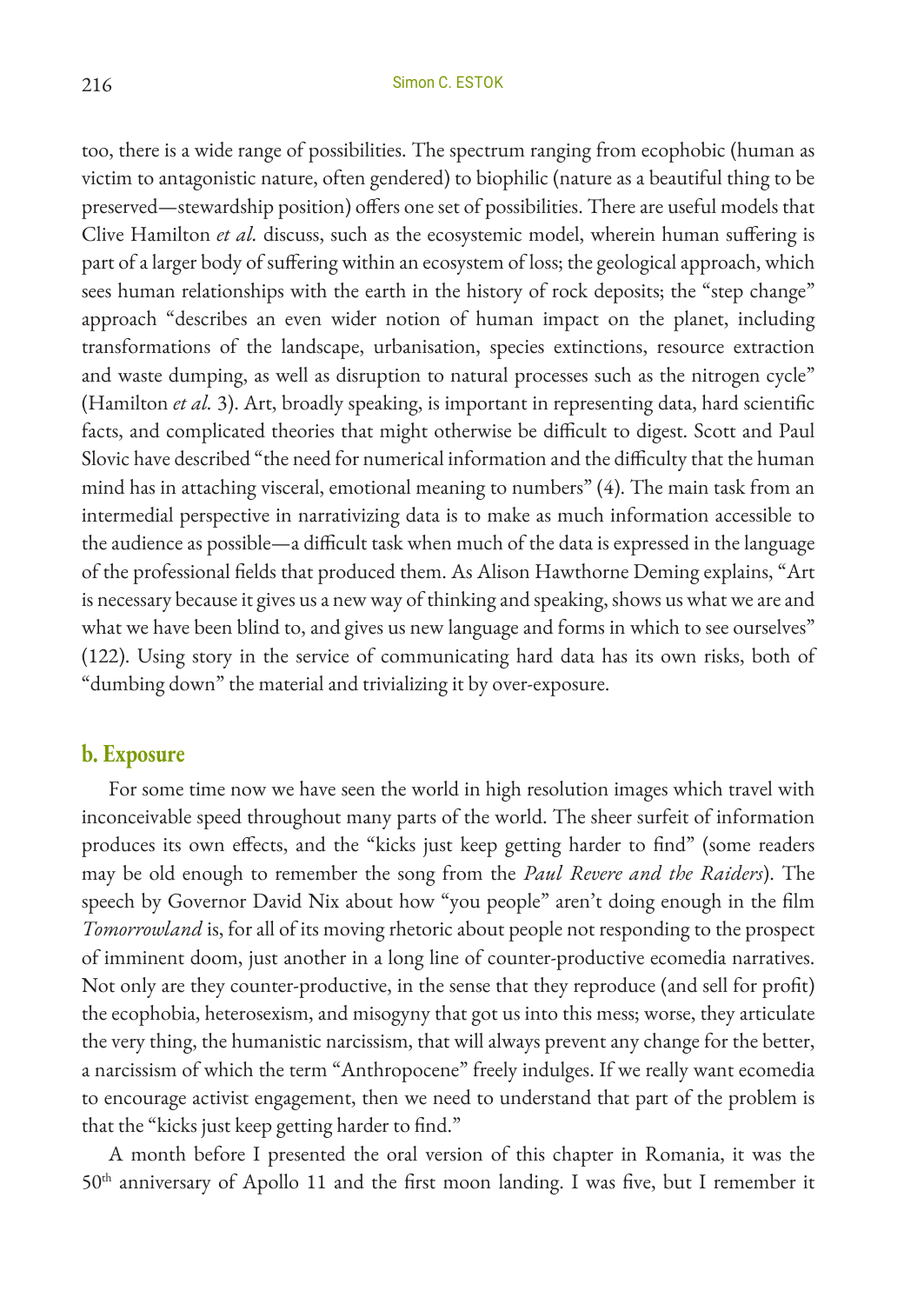well because my father told us to be quiet while he explained the significance of what was happening. My brother had to hold the antenna so that our old black and white TV could hold the picture. I was excited beyond words. A few years later, the excitement had somewhat diminished, and I remember the sense of stagnation that seemed to have crept in as the men on the moon seemed bored, playing lunar golf and riding around in their moon buggy. The sense of stagnation and social rot seemed to come to a head with Watergate and Nixon's fall from grace. The kicks just keep getting harder to find indeed. We need more the more we get, but there is a numbing effect to all of this apocalyptic narrative whether it is news, film, music, print, or other media—with which we increasingly entertain ourselves. Disastrous (as well as terrorist) events "have," as Nixon (not Richard, but Rob) explains, "a visceral, eye-catching and page turning power," a power that materializes the present and dematerializes more long-term emergencies. Rob Nixon wonders "how can we convert into image and narrative the disasters that are slow moving and long in the making, disasters that are anonymous and star nobody, disasters that are attritional and of indifferent interest to the sensation-driven technologies of our image world" (3). Nixon's concern is with bringing those slow disasters which do not seem immediate into public consciousness, those events which are not Hurricane Katrina or 9/11, those slow and predictable ecological deaths. Perhaps one of the reasons these are difficult to bring into public consciousness is the very fact that they *are* more predictable than the sudden surprises which kill thousands. Representations of disaster and environmental adversity, meanwhile, often take the same shape and effect of representations of terror, and we might as easily use a description of terrorism to designate a weather event such as Katrina as "an evil that lurks beyond the pale of diplomacy, international relations, or the rule of law" (Nichols 136). The fact that sensational news does stimulate us at least into indignation (which may well be a step before action), combined with the fact of overlaps in our thinking about terror and environment, on the one hand, and the fact that tragic narratives have extended their rather narrow focus from the fall of individuals to the fall of our entire species, on the other, puts ecocriticism in a good position. Ecocriticism in an age of terror is well situated to challenge how we see and represent the world and to do so specifically by unveiling the dishonesty and violence that populate our narratives and our imagination about the natural world. Intermedial ecocriticism, likewise, is perfectly situated to examine why and how some media work with some data but not with others.<sup>10</sup> The mere presence of so many media today, some new, many not, however, can be a bit much. Is there anyone reading this who is *not* overloaded, over-worked, over-stimulated, and exhausted?

Reputable mainstream media in fully industrialized nations offer a constant barrage of images and narratives about the state of the world that have the effect of producing spectatorial subjects who, though they may indeed care about the traumas they witness, are, nevertheless, effectively disempowered by the volume and speed of the images. There is much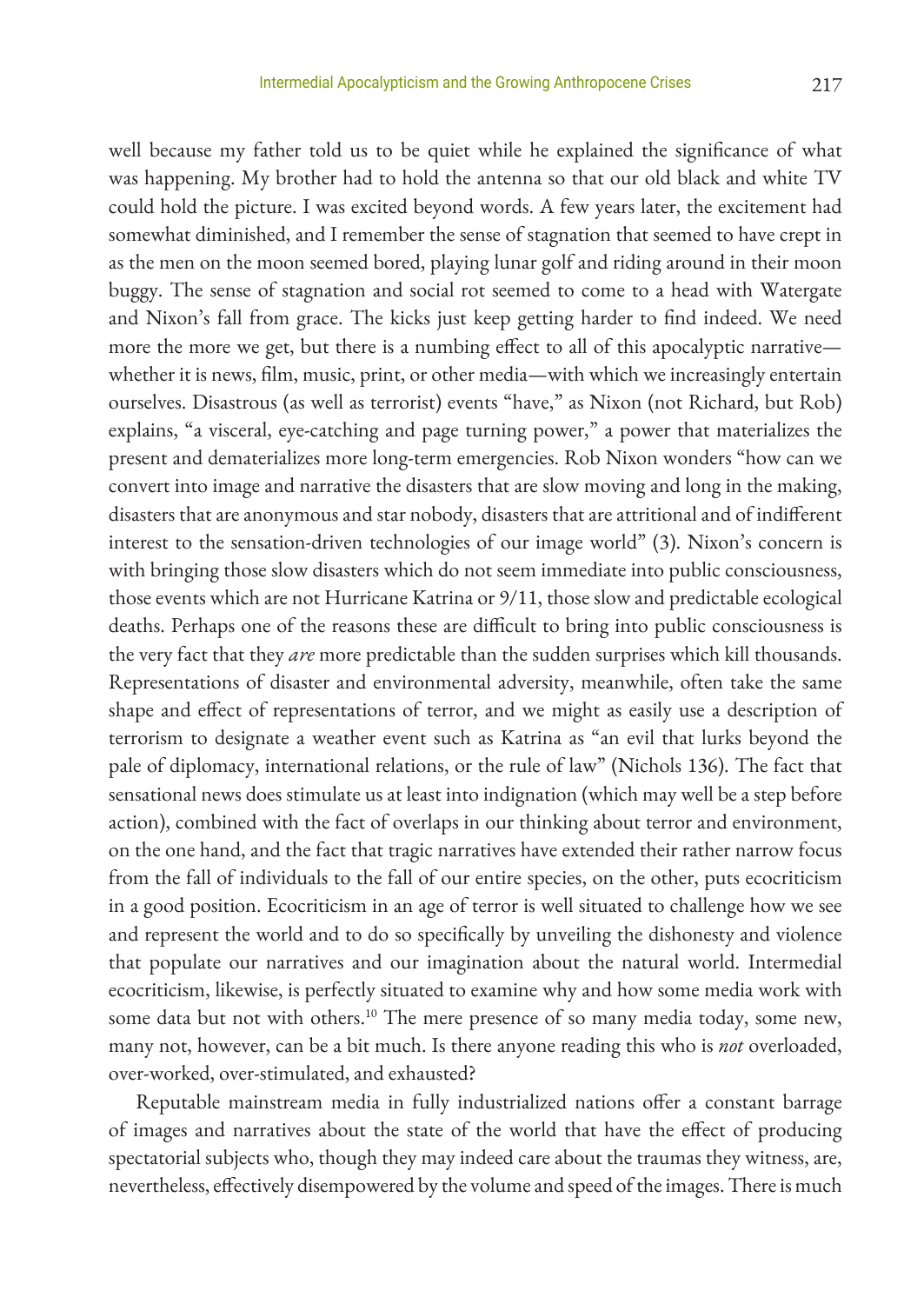to be said about how and why and when inundation produces saturation points, and there is certainly a need for empirical research<sup>11</sup> on these matters: "understanding how the human mind works when faced with quantitative information enables us to better counteract our innate insensitivity to certain kinds of information and to better compose multidimensional communication strategies that will be salient for our own readers, listeners, and viewers" (Slovic and Slovic 7-8). Some of the work carried out on psychic numbing (or what Paul Slovic has termed *compassion fade*), in particular, becomes important for the conversation here for understanding why things are getting worse. Susanne Moser discusses psychic numbing and apathy extensively in *Creating a Climate for Change*. She notes that "while several writers have suspected that environmental problems may contribute to numbness and apathy […] only a few empirical studies have actually examined the emotional and cognitive responses to climate change, its impacts and solutions" (68). Such research is critical in understanding why ecomedia is perhaps having less effect than one might wish.

There is no question that Finnish media theorist Jussi Parikka is correct to note that "media structure how things are in the world and how things are known in the world" (1). But we are living in an age of post-truth (the OED word of the year for 2016): as Lee McIntyre explains in his compelling little book of the same title, by giving equal time to contesting opinions, "the media only succeeded in creating 'false equivalence' between two sides of an issue even when there were not really two credible sides" (77). The result is that we now live in an age when Western leaders seem to have entirely abandoned evidentiary standards and when "alternative facts" and raw opinions vie for supremacy in the production of knowledge: McIntyre notes (citing the OED) that post-truth is "the idea that feelings sometimes matter more than facts" (13). McIntyre is right to observe that this "undermines the idea that *some things are true irrespective of how we feel about them*" (11), and he adds that "what seems new in the post-truth era is a challenge not just to the idea of *knowing* reality but to the existence of reality itself" (10—all *italics* in original). The sheer volume of media representations in effect produces "knowledge." A hint from a corrupt leader such as Donald Trump about the possibility of this or that garners attention and traction until utter nonsense becomes plausible fact. And it is not just Trump and his "senior counselor" Kellyanne Conway and her "alternative facts," but the very way in which news becomes a kind of entertainment in the 21st century (possibly in part the effect of the blurring of virtual and actual worlds) is itself a problem.

#### **c. Destabilization of generic categories**

Slovic and Slovic discuss the numbness that results from over-stimulation and the distancing effect of numbers and how "we feel very little difference in thinking about the possible loss of eighty-eight lives rather than eighty-seven" (7), but there is also a clear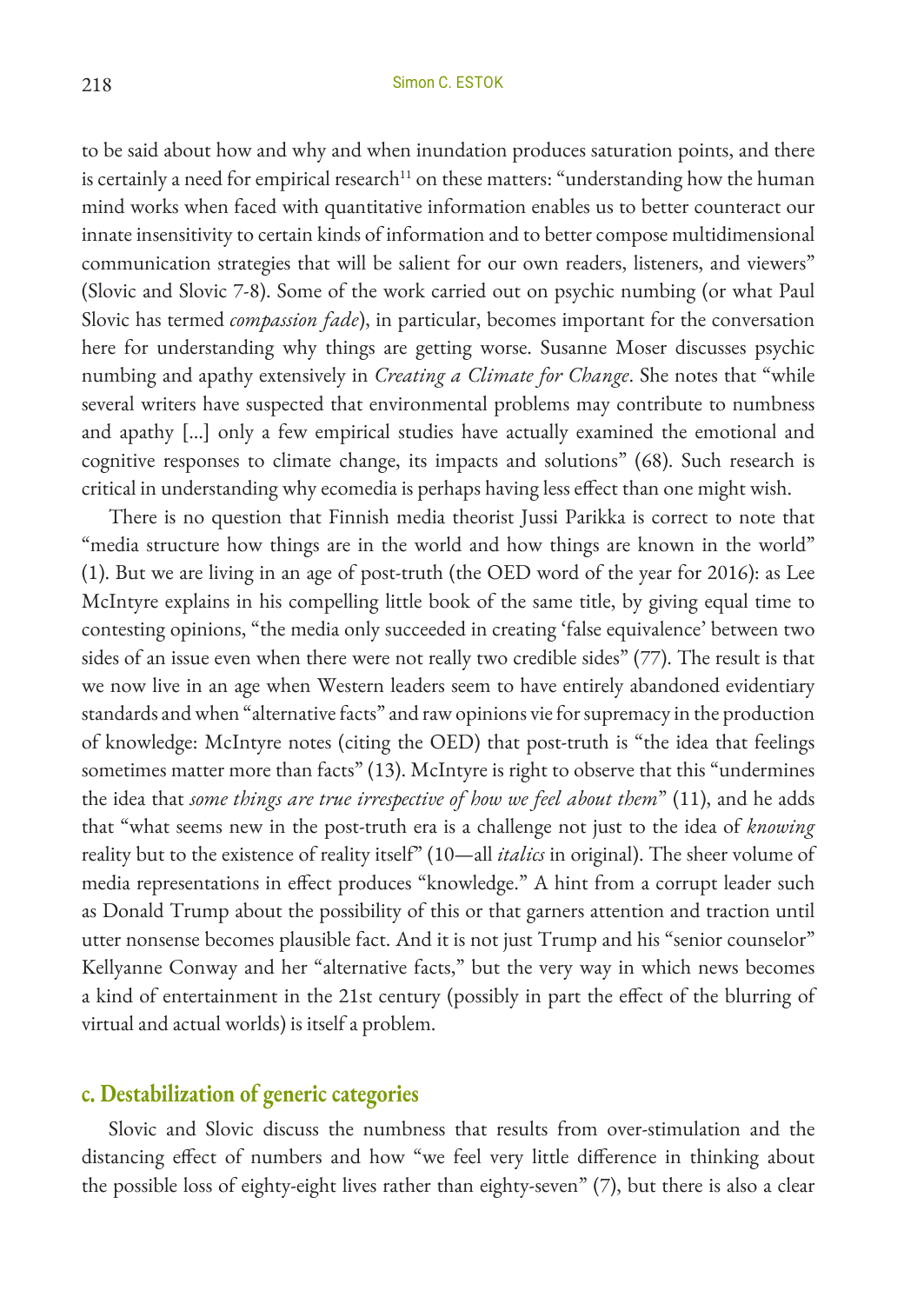numbness that results from generic confusion and blurrings, and we must address it. In Ruth Ozeki's *My Year of Meats*, it is precisely such radical blurrings of fact and fiction that the Beef-Ex company seeks, since it will

"develop a powerful synergy between the commercials and the documentary vehicles, in order to stimulate consumer purchase motivation." In other words, the commercials were to bleed into the documentaries, and the documentaries were to function as commercials. (*My Year of Meats* 41)

In a way, *My Year of Meats* is radically revolutionary in a formal sense, *does* push and blur the boundaries of fiction, and, in so doing, involves the reader in a kind of narrative we have never before seen. This novel, with its bibliography and documentary material and narrative science produces results in the real world, in part because of the seeming unpredictability of the synthetic growth hormone diethylstilbestrol (DES) it describes. DES is a trigger of a kind of intellectual or conceptual terrorism, and Ozeki's descriptions of DES have a real effect on the world. People who read the book can't help but become more mindful of the beef that they eat—if they continue to eat beef at all. Many of my students become vegetarian.

But it goes the other way, too, with fact miming fiction. Miming life writing, news media are intermedial translators that bring stories to a more personal level. Not just news media: scholarly work also often begins with a "where I was when it happened" prologue, both effectively situating the author and personalizing the narrative. In some ways, it seems that narrative itself has changed since September 11, 2001. Does the blurring of genre risk trivializing the rise of global sea-levels, the causal nature of global warming, and the dwindling of global diversity by offering such serious eco-narratives as entertainment? Does using such a serious topic for entertainment in *Tomorrowland* and *The Good Place* similarly trivialize it? One would think that news of our imminent demise would have a greater effect on how we live our daily lives—except that neither *Tomorrowland* nor *The Good Place* are news: they simply use facts from real life for their fictional worlds. One also wonders at what point real news becomes entertainment and what the effects of this are. We become agitated at best but remain passive "spectators to future ruin" (Morton *The Ecological Thought* 2) rather than active witnesses. Living in an age of spectatorial complicity means having such blurred boundaries among the various kinds of narratives that we produce as to be unable to distinguish fact from fiction—and also, to a great extent, numbed and unable to really care.

## **d. Medial complicities in ecophobia**

Another issue across the spectrum of media (but differently among each) that is relevant to the topic of why things are getting worse is the transmission of counter-productive and contradictory ethics: violence in video games; sexism in film, news, gaming, and so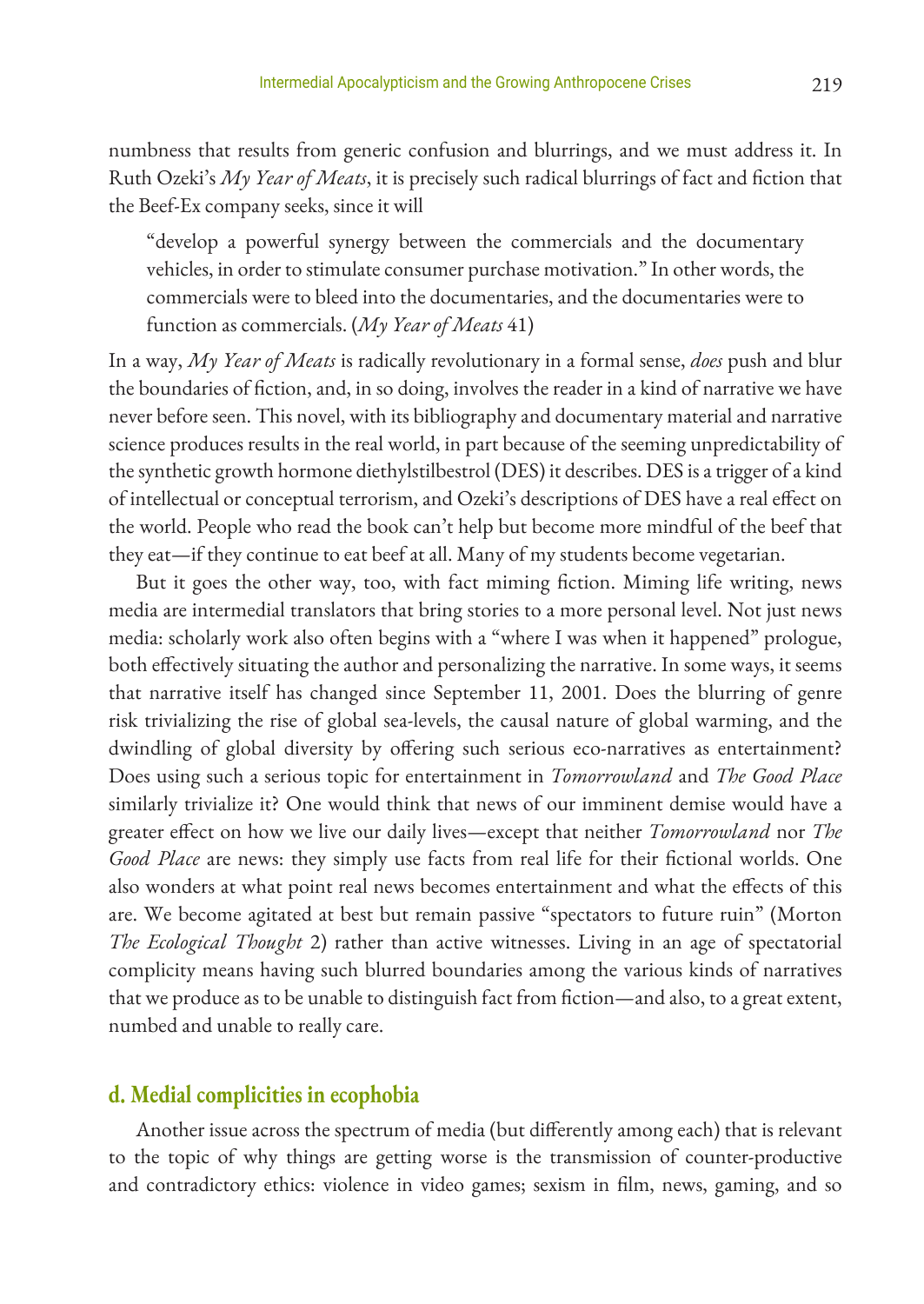on; speciesism; ecophobia—these are serious roadblocks to change. Ecomedia often act as transmitters of ecophobia through their enmeshment with other rights-denying behaviors. The lack of racial or cultural diversity in *Tomorrowland*, with leadership in the hands of middle-aged white men in the film, is inexplicable, especially given the fact that the people who suffer the most from climate change and environmental crises are *not* middle-aged white men. The enmeshment of ecomedia with ideologies that have a proven record of marketability and consumption is indeed problematical. We know, for instance, that sexism sells well, and it sells whatever it is attached with. A recent Brad Pitt film entitled *World War Z* shows this with a doctor ranting about nature in the following manner:

Mother Nature is a serial killer. No one's better. More creative. Like all serial killers, she can't help the urge to want to get caught. What good are all those brilliant crimes if no one takes the credit? Now the hard part—while you spend a decade in school—is seeing the crumbs for the clues there. Sometimes the thing you thought was the most brutal aspect of the virus turns out to be the chink in its armor. And she loves disguising her weaknesses as strengths. She's a bitch.

And then there is a regular sort of guy, Alvin Duvernay in *The Age of Stupid*, talking in the most reasonable colloquial tones about the worst storm ever to hit an American city:

You stare Mother Nature in the eye. Usually, she's fairly benign. Then she comes along, methodically, ruthlessly. And then she stands toe-to-toe with you and dares you. *Dares* you: "Go ahead and get your best equipment out. Go ahead. Do it. Let's dance."

It is easy and reasonable to relate to this (and who wouldn't, when not so doing seems unpatriotic?), but such sexist, anthropomorphic and clearly ecophobic metaphors of a malevolent nature are counter-productive and are simply not going to help make our environmental crises any better; on the contrary, such sentiments (although they may sell well) are simply perpetuating the idea that nature (and women) are to be controlled. This is the very kind of sexist ecophobia that has produced the kinds of troubles we currently face.

But it sells well, and there is receptivity to endorsements of attitudes that deprive others of liberty; after all, these very attitudes have allowed slave owners, sexists, and colonialists (the founders of the US) to thrive. Does it sell well? *World War Z*, for instance, had a production budget of 125 million dollars (US) and grossed \$552,639,571 worldwide (*Box Office Mojo*). Sexism sells, as does ecophobia. In a set of analyses touching on *The Day After Tomorrow*, Hunter Vaughan discusses how the "grandeur of spectacle [proves] enormously successful on a commercial level, catering to heightened audience fears in an age of increasing uncertainty and unpredictability" (30). Much media indeed plays on this uncertainty, this ecophobic fear of the unpredictability (indeed, uncontrollability) of nature and the subsequent threats it is imagined to pose. Director Roland Emmerich was very much aware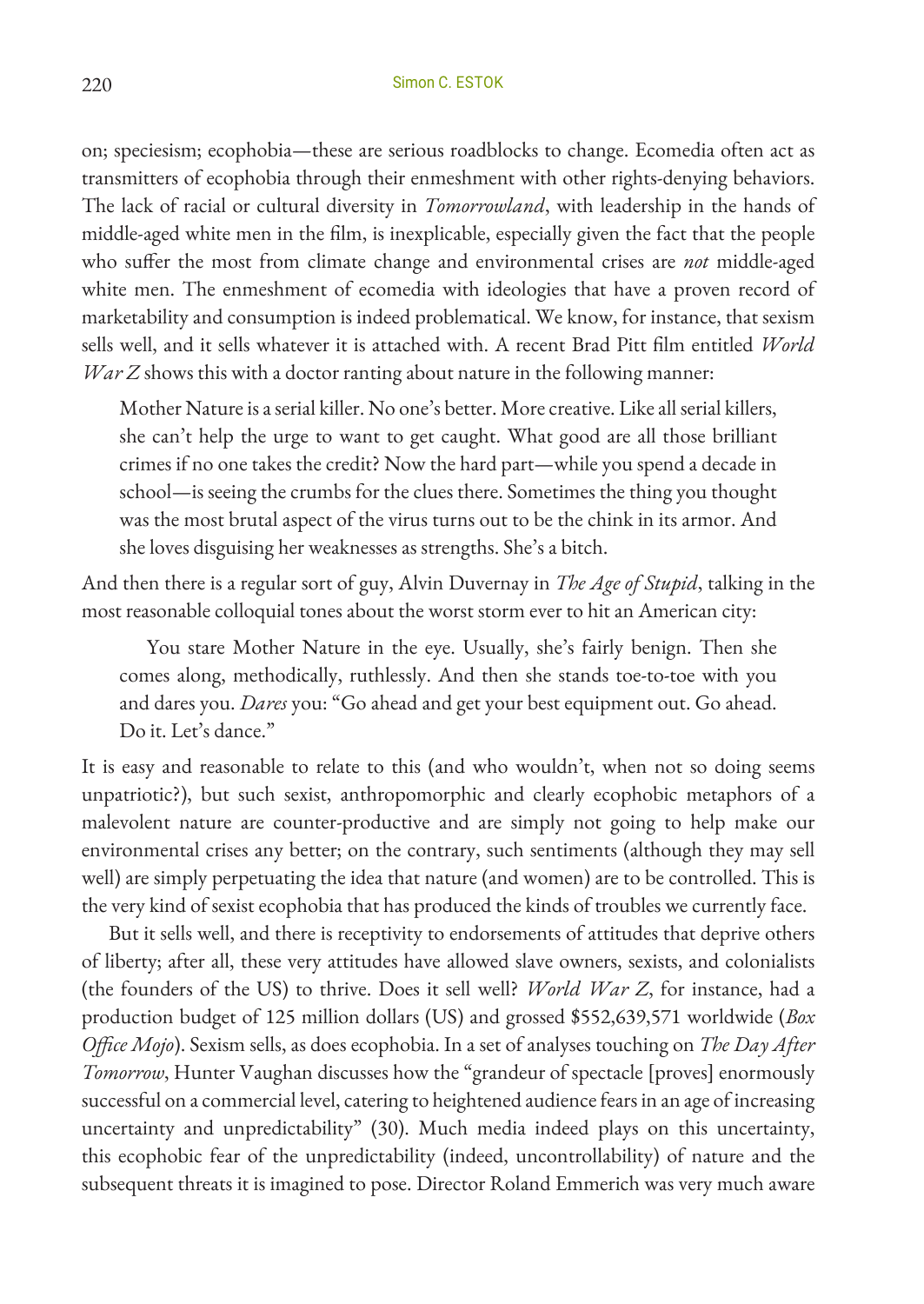that he was portraying Nature as a "bad-guy," a thing to be fought, an angry opponent to be feared but finally conquered. He is quoted as having said "I don't need a monster or a villain. Just the weather." This kind of thing doesn't help. Narrativizing nature as an antagonist to be conquered is part of the problem, not part of the solution. While media form is clearly pivotal in the translation or intermediation of data, there is equally clearly, as we have seen, much more involved.12

### **Conclusions**

Parallel with the work in the hard and social sciences, blockbuster films and documentaries have offered a barrage of narratives about climate change, narratives that have had little demonstrable effect on changing the behaviors that are causing the problems. Intermedial ecocriticism enables productive comparisons across media borders, in the process, becoming a nexus for a number of theoretical, methodological, and practical issues. Bruhn's proposed three step methodology seems viable, and it is clearly the second step the "analysis and interpretation"—that is the most complicated and important. Moving forward means understanding that there is no foolproof template and that this rough template must be expanded or contracted, depending on the medium. The apocalypticism appearing in film is also appearing in print media (books, magazines, newspapers), in academic papers and discussions in the Humanities and hard sciences, on television, in video games, in music, through cell phones, in various kinds of software, in social media, through the Internet—in short, it is an intermedial apocalypticism we are witnessing, and it will likely intensify after Covid-19.

**Acknowledgement.** I am deeply grateful to the anonymous peer reviewers whose patient comments greatly improved this article. I would also like to acknowledge here a deep debt to the organizers of the international conference *Intermedial Ecocriticism: The Anthropocene Condition Across Media and the Arts*—specifically, I am grateful to Dr. Doru Pop and Babeș-Bolyai University, Cluj-Napoca, Romania; and Dr. Liviu Luta and Dr. Jørgen Bruhn and the Linnæus University Center for Intermedial and Multimodal Studies, Sweden. Without these people and their affiliated institutions, this article would not have been possible.

## **End Notes**

1. Bruhn asks importantly as follows:

a) How, from an intermedial point of view, do the media products represent scientific research related to global warming?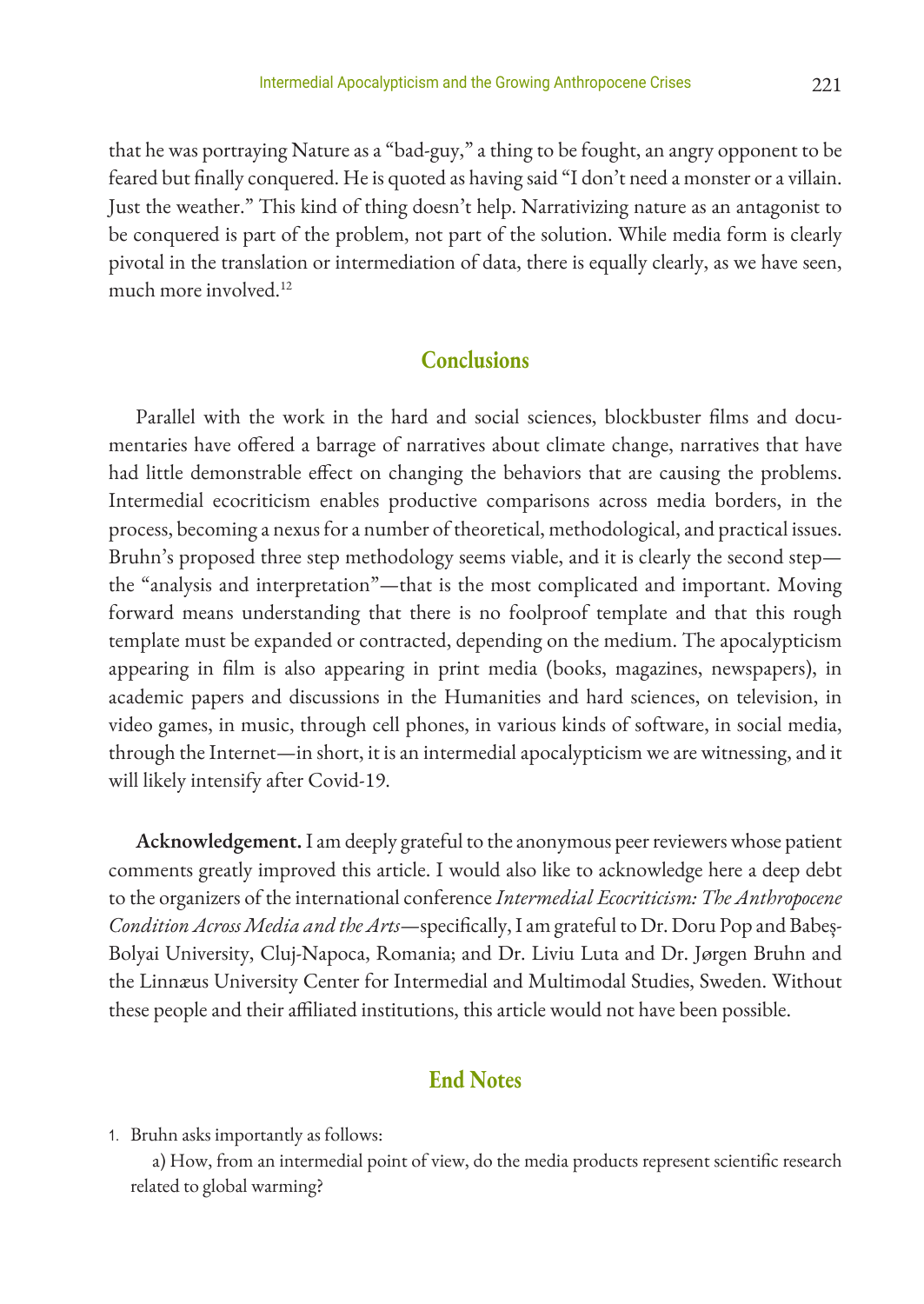b) How, from an intermedial point of view, do the media products employ strategies that make hard science directly related to the everyday experience of non-experts in climate science? ("Towards an Intermedial Ecocriticism" 129).

2. In *The Ecophobia Hypothesis*, I defined ecophobia as follows:

The ecophobic condition exists on a spectrum and can embody fear, contempt, indifference, or lack of mindfulness (or some combination of these) towards the natural environment. While its genetic origins have functioned, in part, to preserve our species, the ecophobic condition has also greatly serviced growth economies and ideological interests. Often a product of behaviors serviceable in the past but destructive in the present, it is also sometimes a product of the perceived requirements of our seemingly exponential growth. Ecophobia exists globally on both macro and micro levels, and its manifestation is at times directly apparent and obvious but is also often deeply obscured by the clutter of habit and ignorance. (2)

- 3. Timothy Morton calls these kinds of things "hyperobjects"—"things that are massively distributed in time and space relative to humans" (*Hyperobjects* 1).
- 4. Ursula Heise poses a series of questions in this regard:

If the Anthropocene indeed calls for a scaling-up of the imagination, how might that imagination translate into narrative? What characters and plot architectures would it involve? What models do existing narrative forms offer for telling the story of our climate-changed presents and futures? (279)

Adam Trexler has posed very similar questions:

What tropes are necessary to comprehend climate change or to articulate the possible futures faced by humanity? How can a global process, spanning millennia, be made comprehensible to human imagination, with its limited sense of place and time? What longer, historical forms aid this imagination, and what are the implications and limits of their use?" (5)

To address these questions means having a sufficiently broad scale—one big enough and small enough.

- 5. The second is from Michael in *The Good Place*.
- 6. I have discussed elsewhere the recent trend toward veganism and how it is a patriarchal appropriation of positions feminists have long lived and theorized about, an appropriation in the service of muscular individualism (see also my forthcoming "Merchandizing Veganism" and Laura Wright's "Men, Meat, and Hegan Identity: Veganism and the Discourse of Masculinity").
- 7. *Age of Stupid* is a 2009 Franny Armstrong climate change film set in 2055 looking back and asking "what happened?"
- 8. See Elleström, who argues that, "as a term, 'medium' should... be divided into subcategories to cover the many interrelated aspects of the multifaceted concept of medium and mediality" ("The Modalities of Media" 12).
- 9. Bruhn and Gjelsvik are borrowing this phrase from James Balog's comments in *Chasing Ice* about how people want "something that grabs them in the gut" rather than to hear dry statistics, numbers, graphs, and so on—the very intermedial materials that made Gore's documentary such a success.
- 10. Bruhn elegantly and humorously captures the gist of this matter in noting that "It would, for instance, be rather difficult (but not totally impossible) for the otherwise highly developed and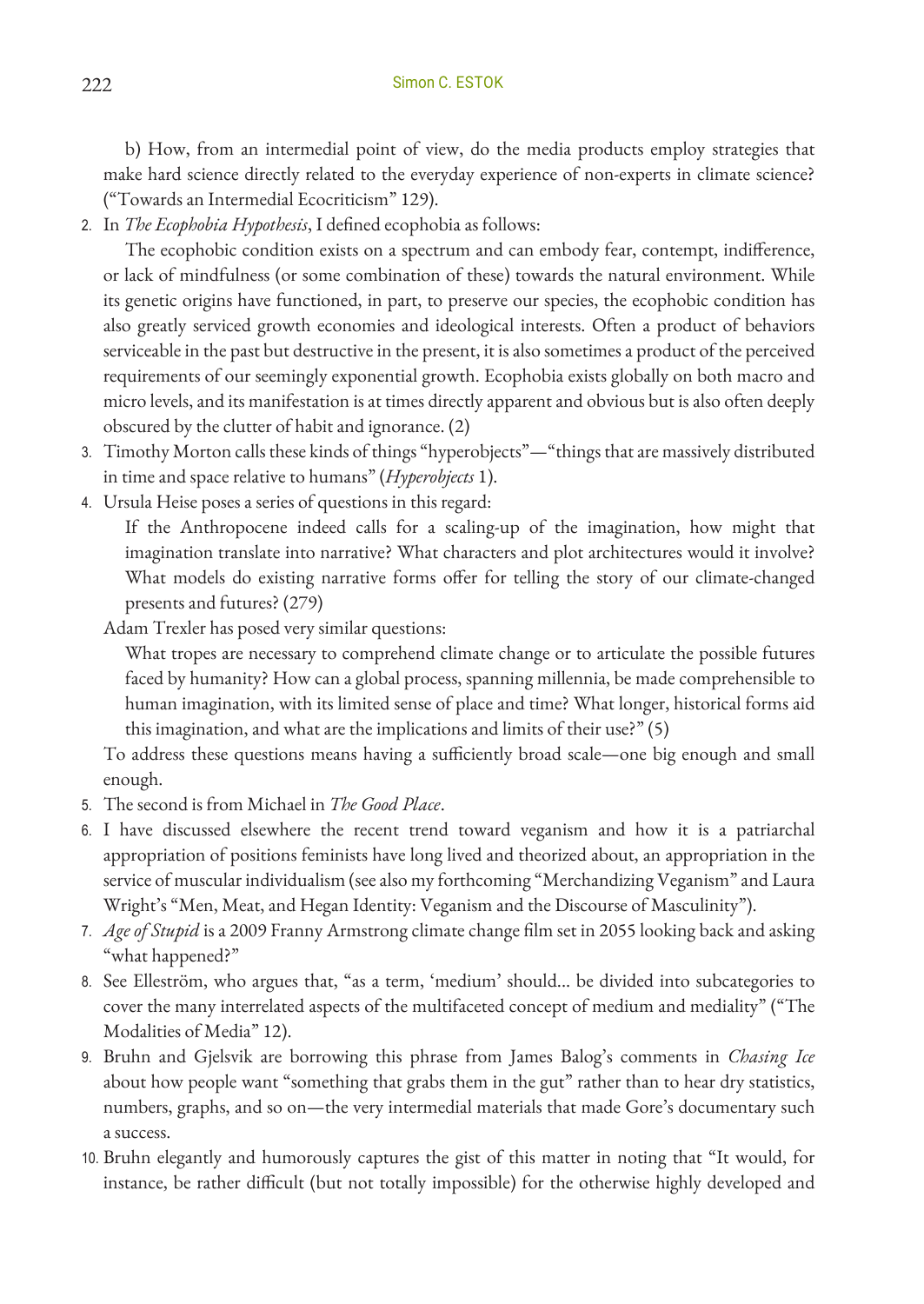utterly sophisticated medium of symphonic classical orchestral music to express, clearly and unambiguously, the three major changes made in the state budget of the Swedish state from 2018 to 2019 – whereas that would be relatively easy to do in a short, written journal article in a daily newspaper" ("Towards an Intermedial Ecocriticism" 144).

- 11. Alexa Weik von Mossner's argues for the importance of "empirical research [that] can... help in substantiating theoretical approaches to narrative" (*Affective Ecologies* 24).
- 12. Parts of this paragraph appear in different form in my *The Ecophobia Hypothesis*, pages 54 and 60.

## **Works Cited**

- Box Office Mojo, by IMDbpro. "The Day After Tomorrow." n.d. https://www.boxofficemojo.com/ release/rl1716291073/
- Bruhn, Jørgen. "Towards an Intermedial Ecocriticism." *Beyond Media Borders*, vol. 2, edited by Lars Elleström, Palgrave Macmillan, 2021, pp. 117–48.

*\_\_\_\_\_*, and Anne Gjelsvik. *Cinema Between Media: An Intermediality Approach*. Edinburgh U.P., 2018.

- Deming, Alison Hawthorne. "Getting Beyond Elegy: Nature, Culture, Art." *What's Nature Worth: Narrative Expressions of Environmental Values*, edited by Terre Satterfield and Scott Slovic, University of Utah Press, 2004, pp. 112–24.
- Elleström, Lars. "Introduction." *Media Borders, Multimodality and Intermediality*, edited by Lars Elleström, Palgrave, 2010, pp. 1–8.

*\_\_\_\_\_*. "The Modalities of Media: A Model for Understanding Intermedial Relations." *Media Borders, Multimodality and Intermediality*, edited by Lars Elleström, Palgrave, 2010, pp. 11–48.

Estok, Simon C. "Merchandizing Veganism." *The Routledge Handbook of Vegan Studies*, edited by Laura Wright, Routledge, forthcoming 2021.

*\_\_\_\_\_*. *The Ecophobia Hypothesis*. Routledge, 2018.

- *\_\_\_\_\_*. "Virtually There: 'Aesthetic Pleasure of the First Order,' Ecomedia, Activist Engagement." *ISLE: Interdisciplinary Studies in Literature and Environment,* 24**,** 2017, pp. 4–21.
- Hamilton, Clive, Christophe Bonneuil, and François Gemenne. "Thinking the Anthropocene." *The Anthropocene and the Global Environmental Crisis*, edited by Clive Hamilton, Christophe Bonneuil, and François Gemenne, Routledge, 2015, pp. 1–13.
- Heise, Ursula. "Science Fiction and the Time Scales of the Anthropocene." *English Literary History*, vol. 86, Summer 2019, pp. 275–304.
- Horak, Jan-Christopher. "Wildlife Documentaries: From Classical Forms to Reality TV." *Film History*, vol. 18, no. 4, 2006, pp. 459–75.
- Ljungberg, Christina. "Intermedial Strategies in Multimedia Art." *Media Borders, Multimodality and Intermediality*, edited by Lars Elleström, Palgrave, 2010, pp. 81–95.

McLuhan, Marshall. *Understanding Media: The Extensions of Man*. Routledge, 1964.

Morton, Timothy. *Hyperobjects: Philosophy and Ecology after the End of the World*. University of Minnesota Press, 2013.